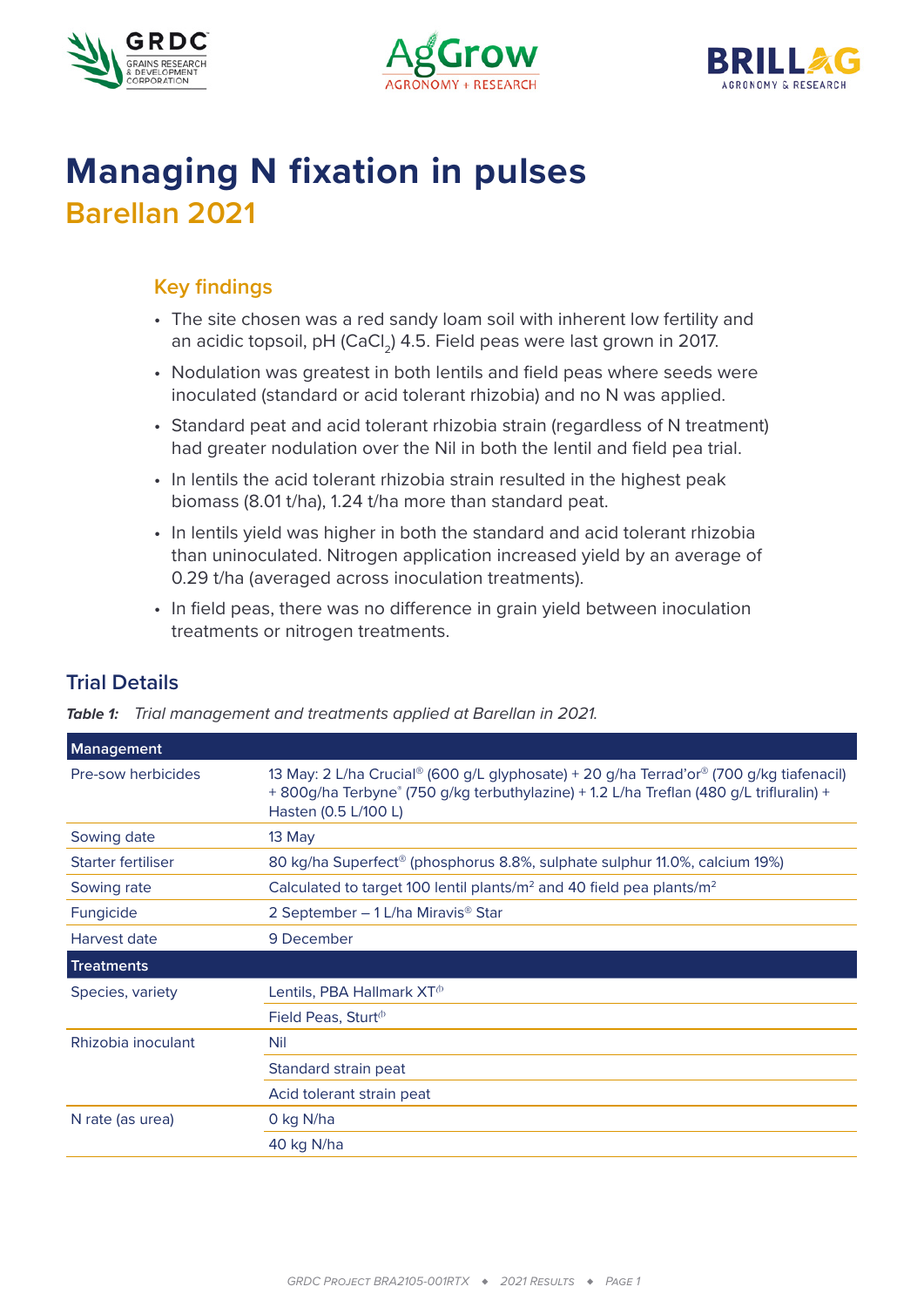## **Results**

#### **Lentils**

*Table 2: Nodulation scores\*, peak biomass and grain yield of lentils at Barellan in 2021.*

| <b>Treatment</b>   | Nodule Score* | Biomass (t/ha) | Grain yield (t/ha) |
|--------------------|---------------|----------------|--------------------|
| <b>Inoculation</b> |               |                |                    |
| <b>Nil</b>         | 1.47          | 6.55           | 2.60               |
| <b>Standard</b>    | 3.62          | 6.77           | 3.00               |
| Acid tolerant      | 3.62          | 8.01           | 3.20               |
| I.s.d. $(P<0.05)$  | 2.07          | 1.14           | 0.28               |
| Nitrogen           |               |                |                    |
| 0 N                | 3.14          | 6.93           | 2.82               |
| 40 N               | 2.67          | 7.29           | 3.11               |
| I.s.d. (P < 0.05)  | n.s.          | n.s.           | 0.17               |
|                    |               |                |                    |

\* Nodulation scores 0 to 8, where 0 = no nodules and 8 = extremely abundant. A score of 4 is considered adequate. Source: Dr Ron Yates, Department of Agriculture and Food WA.



*Figure 1: Poor growth of uninoculated field peas with no applied nitrogen (left) compared with field peas inoculated with the standard strain of rhizobia plus 40 kg N/ha applied (right).*

#### **Field Peas**

*Table 3: Nodulation scores\* and grain yield of field peas at Barellan in 2021.*

| <b>Treatment</b>  | Nodule Score* | Grain Yield (t/ha) |
|-------------------|---------------|--------------------|
| Inoculation       |               |                    |
| <b>Nil</b>        | 2.81          | 5.15               |
| <b>Standard</b>   | 3.81          | 5.43               |
| Acid tolerant     | 4.10          | 5.39               |
| I.s.d. $(P<0.05)$ | 0.92          | n.s.               |
| <b>Nitrogen</b>   |               |                    |
| <b>ON</b>         | 4.02          | 5.38               |
| <b>40N</b>        | 3.13          | 5.27               |
| I.s.d. $(P<0.05)$ | 0.30          | n.s.               |

\* Nodulation scores 0 to 8, where 0 = no nodules and 8 = extremely abundant. A score of 4 is considered adequate. Source: Dr Ron Yates, Department of Agriculture and Food WA.